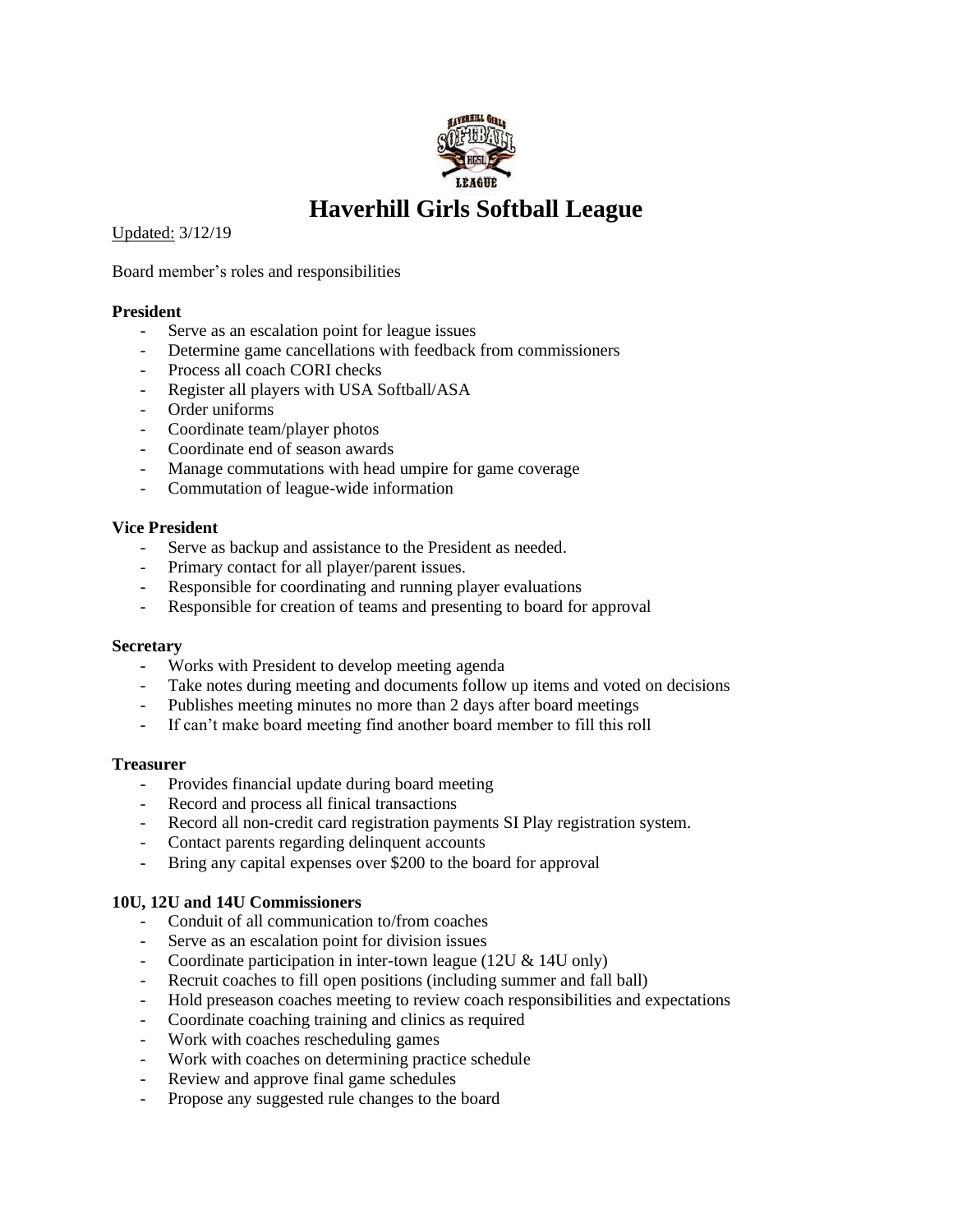- Work with president on game cancelations
- Plan and coordinate all-star games

#### **Little Ladies Commissioner**

- Plan, organize and run end of season party and other LL events
- Conduit of all communication to/from coaches
- Recruit coaches to fill open positions
- Hold preseason coaches meeting to review coach responsibilities and expectations
- Coordinate coaching training and clinics as required
- Work with president on game cancelations

#### **Fields & Grounds Manager**

- Working with city to coordinate field maintenance and improvements
- Preseason setup fields for fields (pitch rubbers, home plate, base markers, etc)
- Propose any required/recommended field related equipment purchases beyond \$x to board for approval
- Verify job boxes are stocked
- Manage field padlocks and key distribution to coaches/board members
- Handle all field related issues

#### **Equipment Manager**

- Review all equipment for safety issues and replace as needed.
- Propose any required/recommended equipment purchases beyond \$x to board for approval
- Distribution of equipment bags (including game balls) to all teams
- Work with coaches to manage equipment issues during season
- Manage sign in/out of all equipment
- Handle all equipment related issues

### **Registrar and Technology Manager**

- Creation and distribution of registration fliers
- Setup and management of Spring/Summer/Fall/Clinic online registrations
- Manage all website and social media content
- Manage online sales of HGSL logo clothing
- Create team schedules for commissioners' approval
- Handle all registration related questions/issues

#### **Coach and Player Development**

- Conduct coaching clinics for LL, 10U, 12U and 14U coaches
- Creation of standard framework and practice plans for coaches to use throughout the season. (per division)
- Work with newer coaches to ensure players are receiving proper instruction and games are coached effectively.
- Ensure players are being taught consistence fundamentals season to season
- Provide as needed assistance to coaches and players
- Coordinate player clinics (e.g. preseason, pitching)

#### **Event committee**

- Plan, organize and run opening day event (it is expected all board will be available to assist during event)
- Plan, organize and run closing ceremony event (it is expected all board will be available to assist during event)